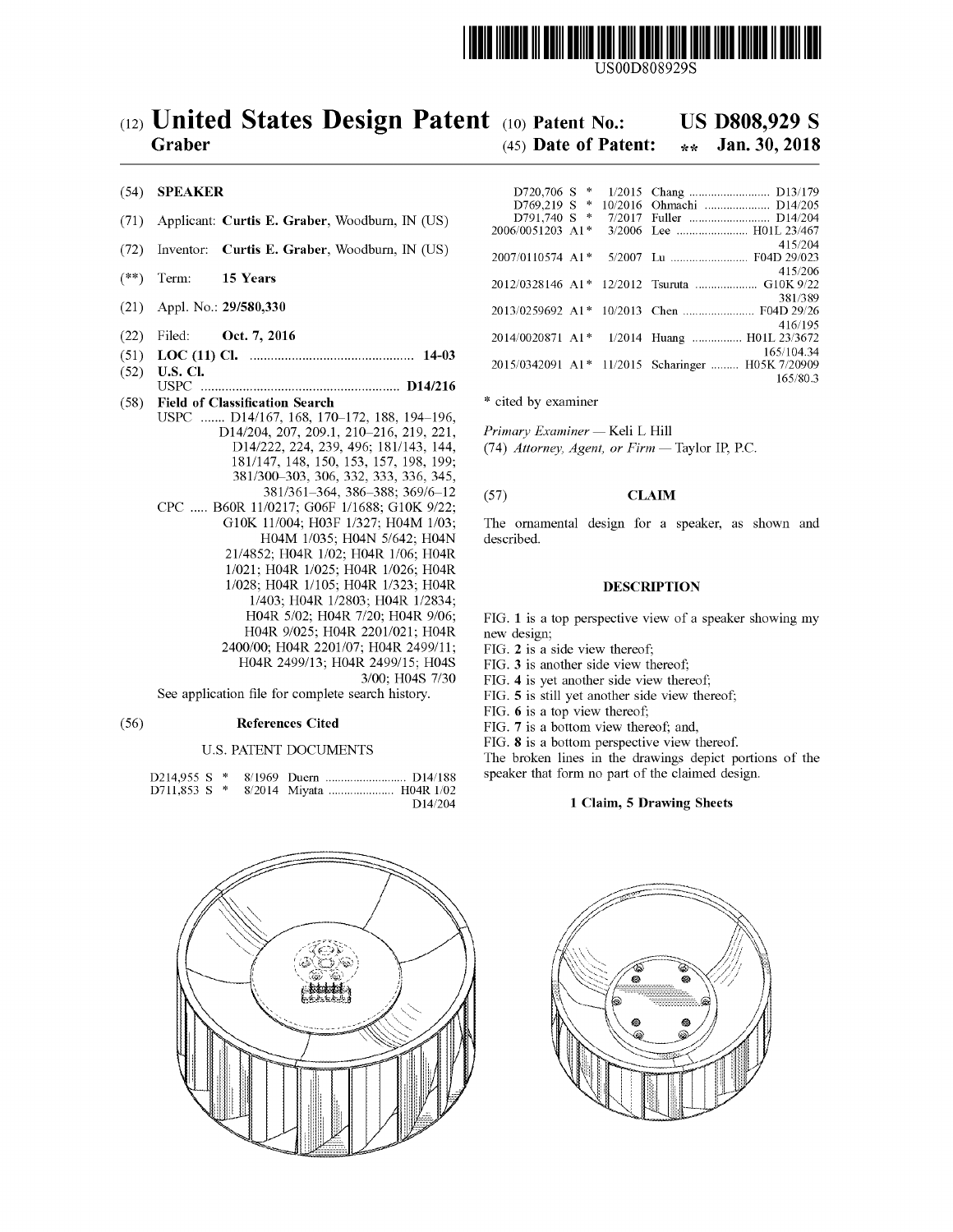

Fig. 1



Fig.  $2$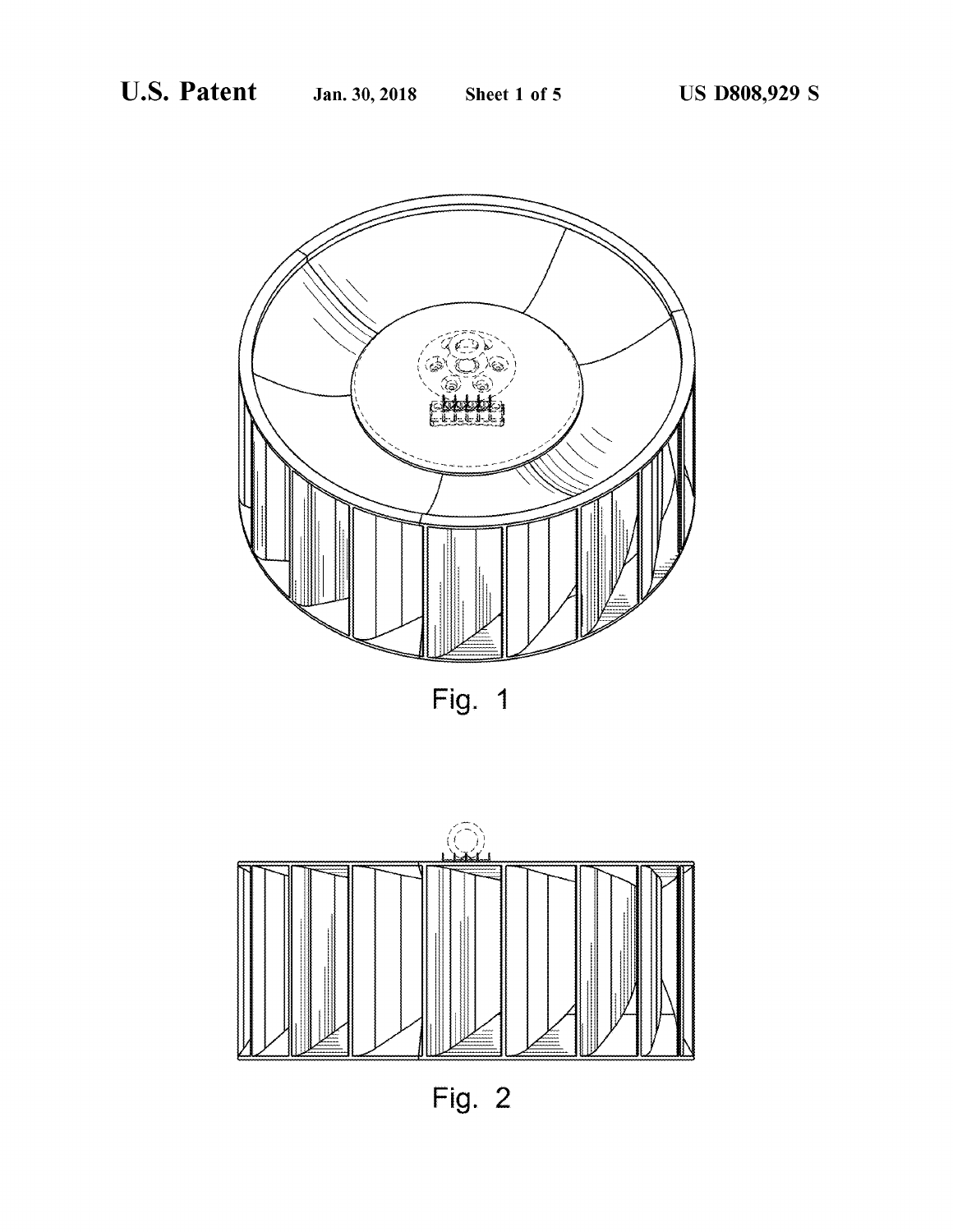

Fig. 3



Fig.  $4$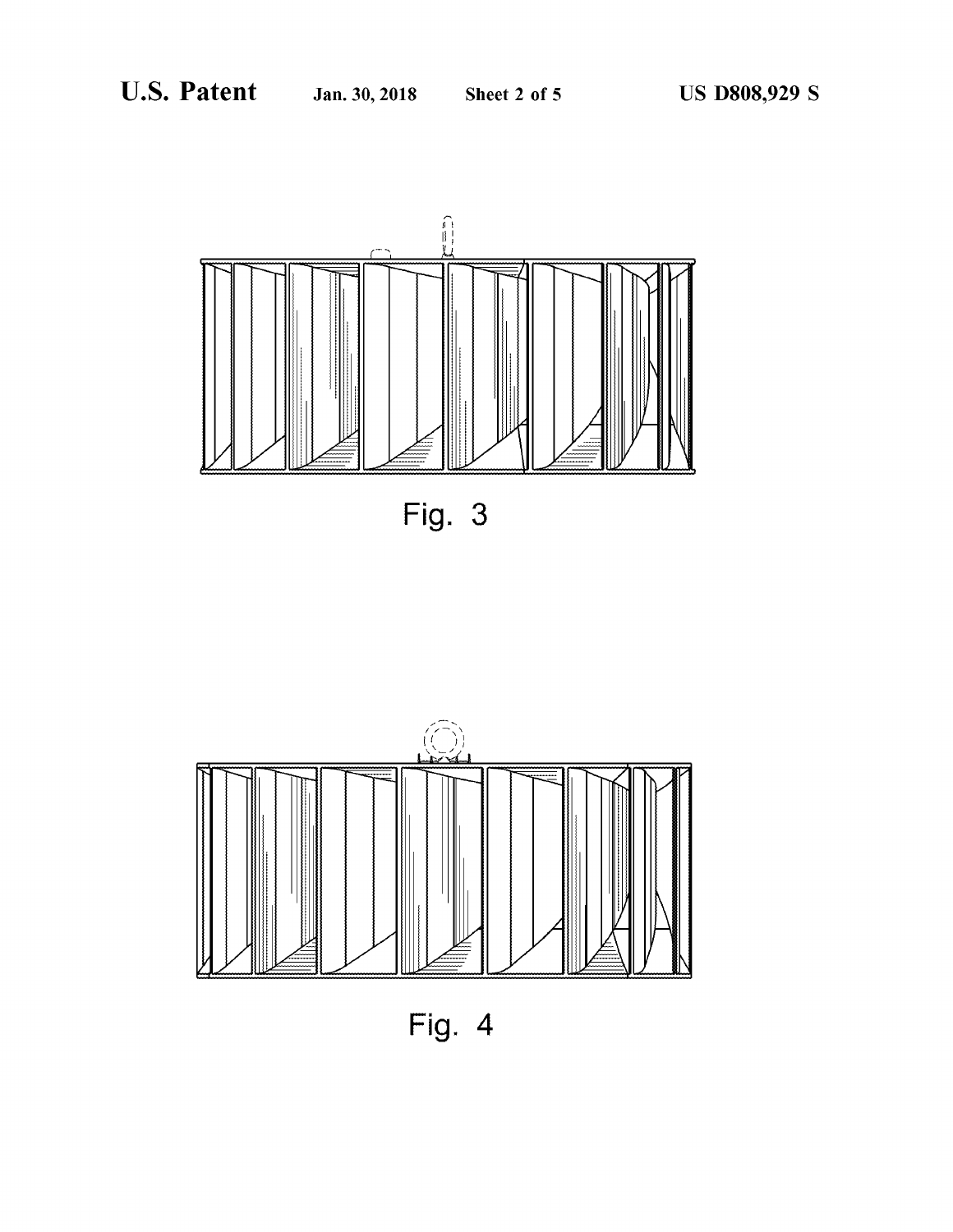

Fig. 5



Fig.  $6$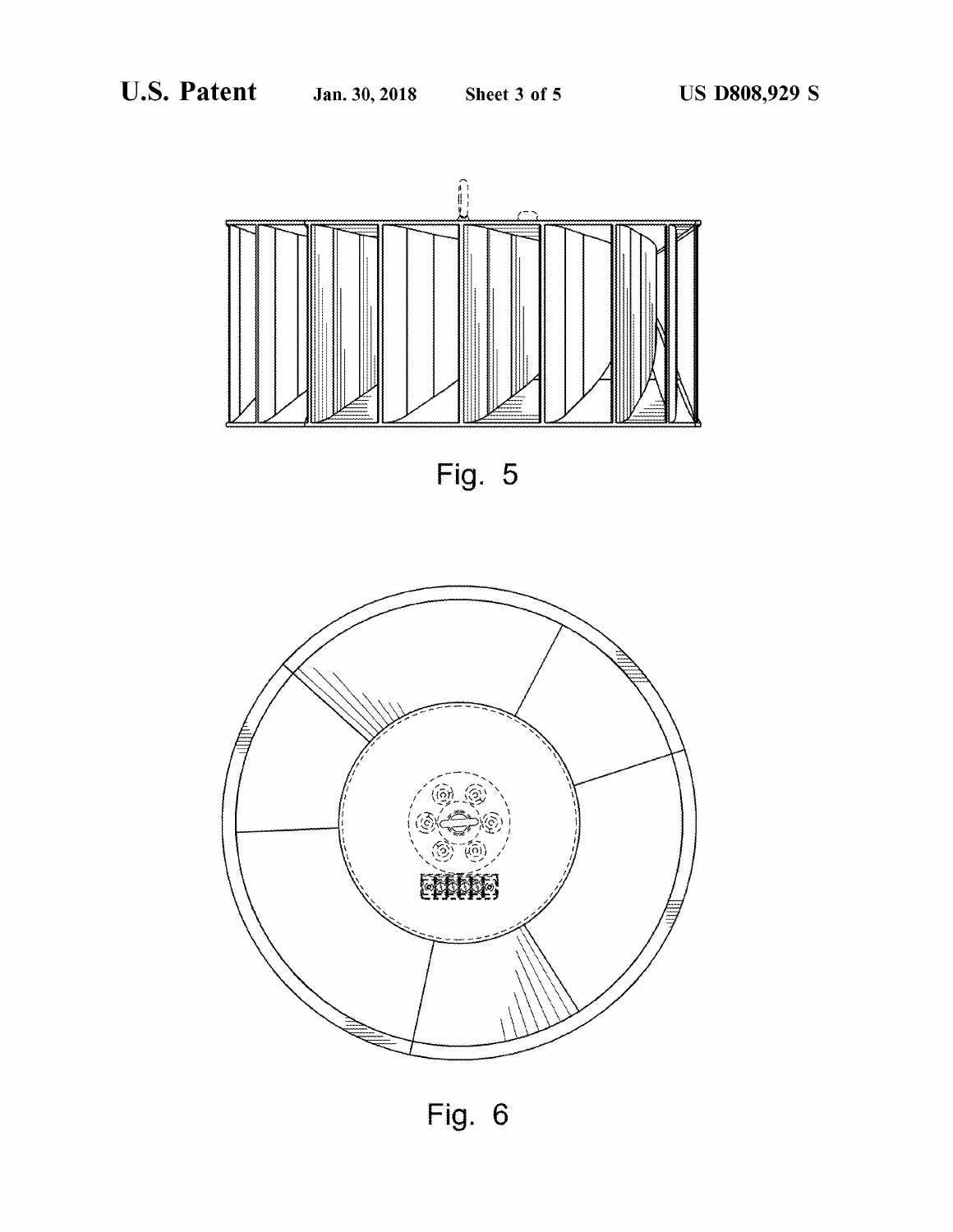

Fig. 7